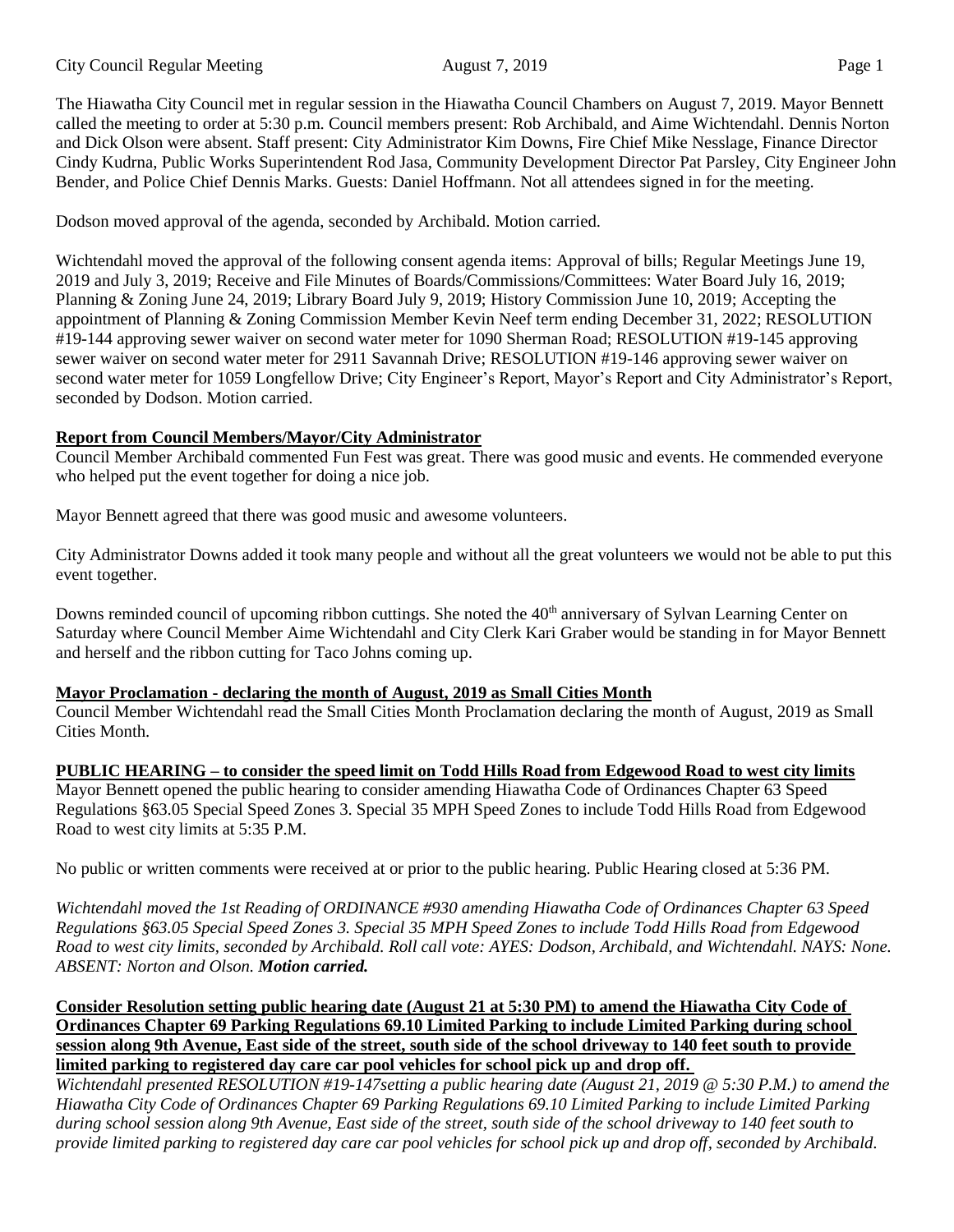*Roll call vote: AYES: Dodson, Wichtendahl, Archibald. NAYS: None. ABSENT: Olson, Norton. RESOLUTION #19-147 adopted.*

### **Consider Resolution supporting the Hiawatha Fire Department in their efforts to raise funds for the Muscular Dystrophy Association (MDA)**

Archibald commented that the numbers raised are phenomenal and gave his thanks to the department for fundraising.

Dodson and Mayor Bennett commended the Fire Department for doing a great job.

Dodson presented RESOLUTION #19-148 supporting the Hiawatha Fire Department in their efforts to raise funds for the Muscular Dystrophy Association (MDA), seconded by Wichtendahl. Roll call vote: AYES: Archibald, Dodson, Wichtendahl. NAYS: None. ABSENT: Olson, Norton. **RESOLUTION #19-148 adopted.**

#### **Consider Resolution authorizing the fire department to proceed with the remount of the 2008 Ford Ambulance (M8) through Lifeline Emergency Vehicles**

Archibald commended the Fire Department for going outside the box and considering all the options to save money.

Wichtendahl presented RESOLUTION #19-149 authorizing the fire department to proceed with the remount of the 2008 Ford Ambulance (M8) through Lifeline Emergency Vehicles in an amount not to exceed \$127,066, seconded by Archibald. Roll call vote: AYES: Wichtendahl, Dodson, Archibald. NAYS: None. ABSENT: Olson, Norton. **RESOLUTION #19-149 adopted.** 

## **Consider Resolution approving contract amendment No. 1 with Shive Hattery Engineers for the North Center Point Road Resurfacing Project**

Wichtendahl presented RESOLUTION #19-150 approving contract amendment No. 1 with Shive Hattery Engineers for the North Center Point Road Resurfacing Project, seconded by Dodson. Roll call vote: AYES: Wichtendahl, Archibald, Dodson. NAYS: None. ABSENT: Norton, Olson. **RESOLUTION #19-150 adopted.**

## **Robins Road Corridor Study**

Wichtendahl presented RESOLUTION #19-151 to accept and place on file the report and implementations of the study, seconded by Archibald. Roll call vote: AYES: Dodson, Archibald, Wichtendahl. NAYS: None. ABSENT: Norton, Olson. **RESOLUTION #19-151 adopted.**

Wichtendahl presented RESOLUTION #19-152 to begin the process of amending the Design Guidelines to recognize the Robins Road Corridor Study, seconded by Archibald. Roll call vote: AYES: Archibald, Wichtendahl, Dodson. NAYS: None. ABSENT: Olson, Norton. **RESOLUTION #19-152 adopted.**

Dodson presented RESOLUTION #19-153 to begin the process to amend the Comprehensive Plan 2036 and the associated future land usage map to recognize the Robins Road Corridor Study, seconded by Wichtendahl. Roll call vote: AYES: Wichtendahl, Archibald, Dodson. NAYS: None. ABSENT: Norton, Olson. **RESOLUTION #19-153 adopted.**

Dodson presented RESOLUTION #19-154 authorizing staff enter into an agreement for the Overlay Adoption Proposal presented by Bolton and Menk at an estimated cost of \$9,500 for implementation of the Robins Road Corridor Study, seconded by Archibald. Roll call vote: AYES: Archibald, Dodson, Wichtendahl. NAYS: None. ABSENT: Olson, Norton. **RESOLUTION #19-154 adopted.**

## **Dog Park Fencing**

Council members commented that it was nice to see a considerably lower bid.

Wichtendahl presented RESOLUTION #19-155 authorizing the Parks & Recreation Department to purchase Dog Park fencing from D&N Fencing at a cost not to exceed \$25,934.80, seconded by Dodson. Roll call vote: AYES: Dodson, Archibald, Wichtendahl. NAYS: None. ABSENT: Olson, Norton. **RESOLUTION #19-155 adopted.**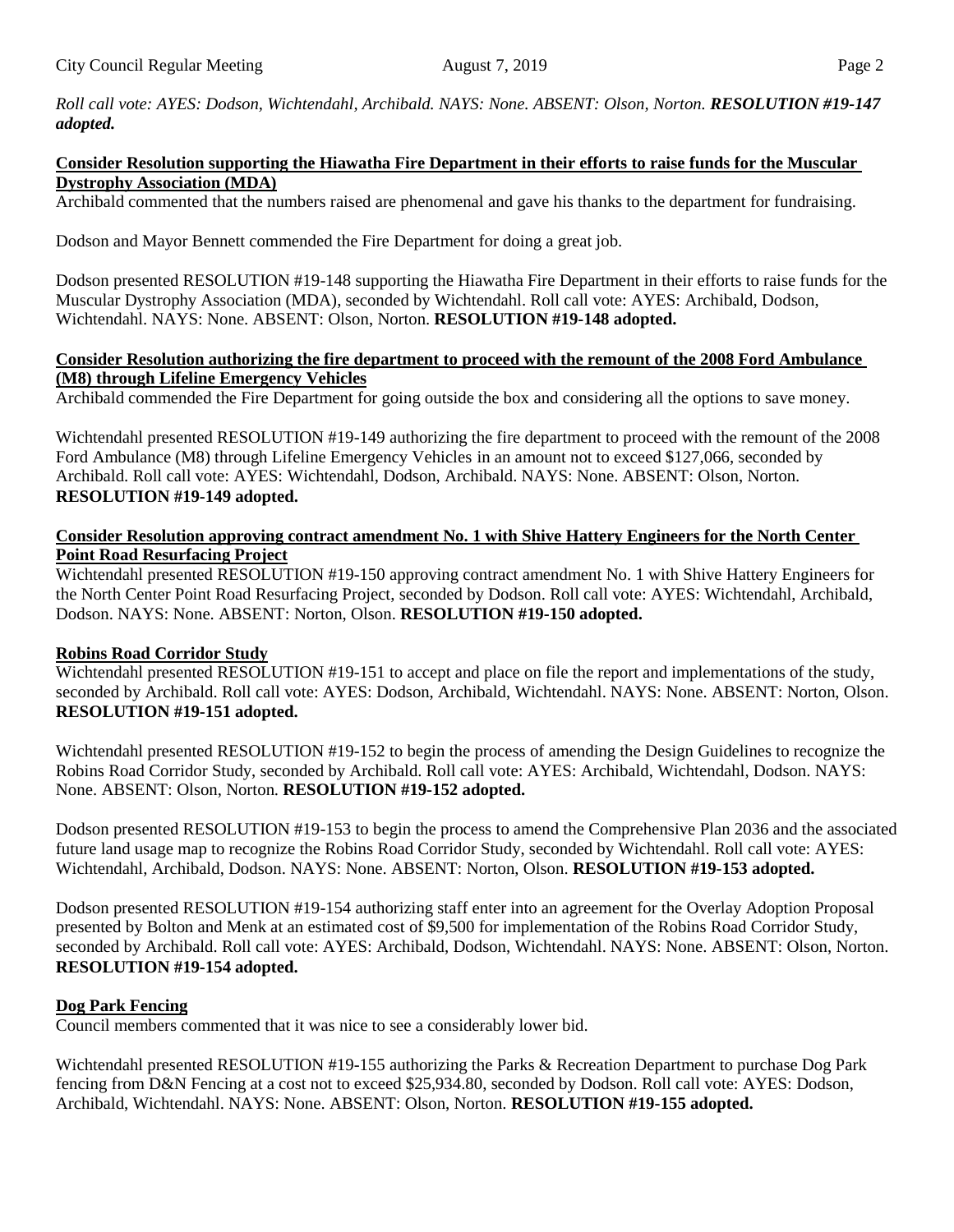Dodson noted that two days ago on Blairsferry and 18<sup>th</sup> a young lady didn't stop or slow down causing him to stop abruptly to avoid an accident. He commented this was not the first time.

Police Chief Marks noted the issue will only get magnified everything developing on the other side. He presented some statistics from the speed trailer they had set up including 4% of traffic is above 10 MPH over the speed limit without the speed trailer it is closer to 13 or 14%.

Archibald commented it is surprising who many people speed through there and also said flashing stop signs are a good band aid but felt that option #7 should be considered later.

Wichtendahl commented that option #5 with speed walls could be a good temporary option but she doubts the effectiveness of a flashing stop sign.

Marks said that the complaints were people just running the stop sign without even slowing down. Even with officers sitting there, they witnessed people go through at 35 MPH. He noted that the stop sign and the speed were two different issues.

Mayor Bennett asked if the speed tables would make the City liable for damages done to vehicles or anything?

City Engineer John Bender noted that those are extreme but there may be some liability.

Dodson asked Marks if most of the individuals speeding or missing the stop sign were non-residents or individuals who live outside the area. Marks indicated three weeks ago 15% or less were Hiawatha residents.

Dodson mentioned outside of putting up a speed camera there, we could put up a sign indicating there was a speed camera to see if that would reduce speeding.

Archibald reiterated his preference to install flashing signs and look at option 7 for the long term.

Wichtendahl indicated she could see the merits of a long term study but would prefer more than just flashing stop signs at this juncture.

Archibald commented we could continue to review the data collected at this intersection.

Downs stated for now we would like to install flashing stop signs and maybe have more contact with residents and do more of our own internal study, considering traffic tables or a small traffic circle. For now, if we can agree to move forward with flashing stop signs we can look at other options in the future.

Archibald moved to approve option #3, installing flashing stop signs in an effort to draw attention to the stop condition at Lyndhurst at an anticipated cost of \$2,000-\$3,000, with more research into option #5, installing speed tables at the Lyndhurst intersection and possible mid-block installations south of Emmons Street, or option #7, creating a different appearance of 18<sup>th</sup> Avenue with a more pedestrian feel, removal of parking, and construction of a boulevard look with a center median, for the long term, seconded by Wichtendahl. Motion carried.

#### **Consider Resolution amending Resolution No. 19-124 the City of Hiawatha Employee Wage and Salary Schedule for FY 2019-2020 and the Merit Increase Policy and Procedure Plan to include the Compensation Committee designation and purpose.**

Archibald commented that this was a good move and he appreciates all the effort put in because city employees are the most important asset to our city government.

Archibald presented RESOLUTION #19-156 amending Resolution No. 19-124 the City of Hiawatha Employee Wage and Salary Schedule for FY 2019-2020 and the Merit Increase Policy and Procedure Plan to include the Compensation